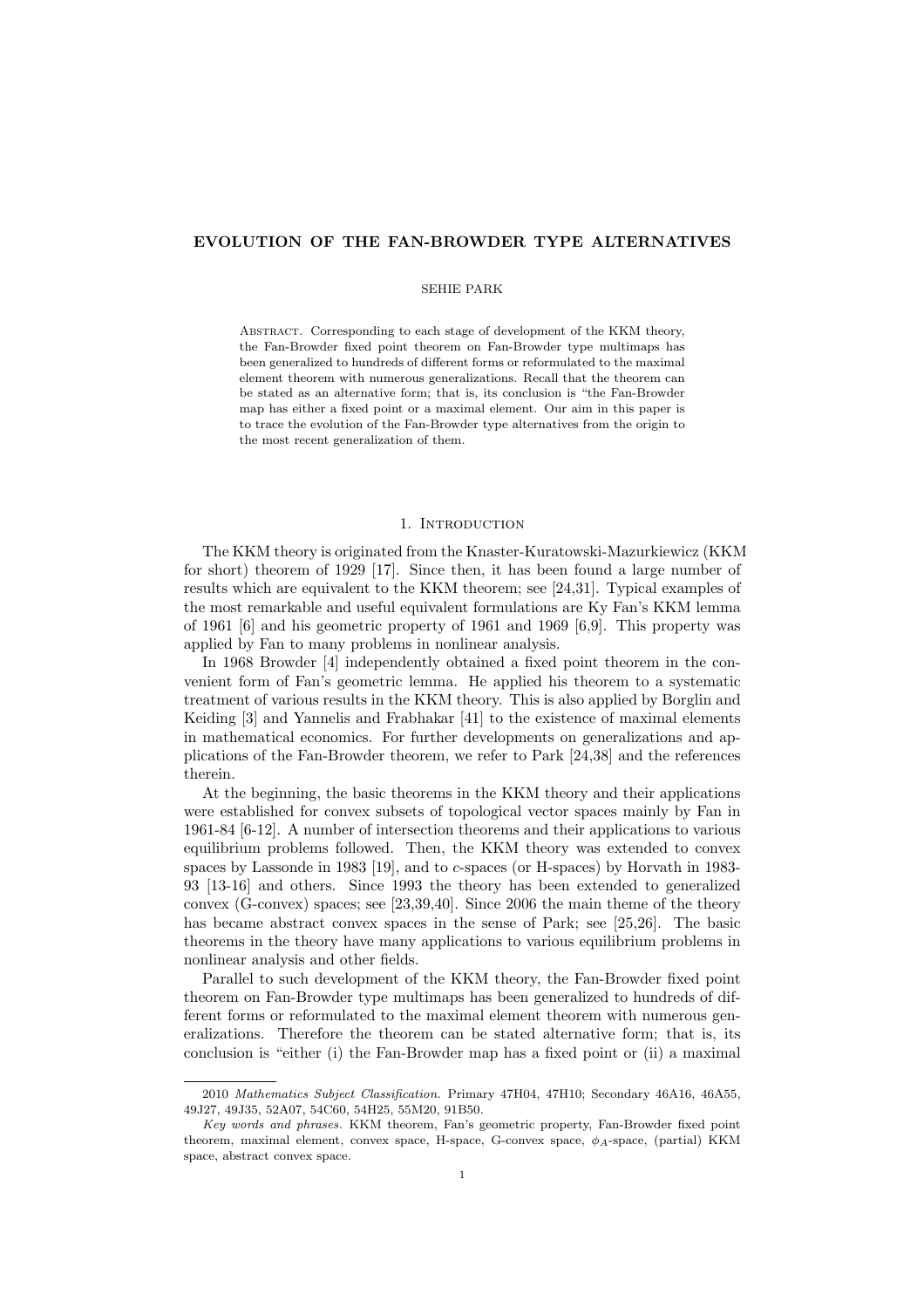element. Our aim in this paper is to trace the evolution of the Fan-Browder type alternatives from the origin to the most recent generalization of them.

This paper is organized as follows. In Section 2, we introduce Fan's 1961 geometric property, Browder's 1968 theorem, and the related works of Borglin and Keiding [3] and Yannelis and Frabhakar [41] on maximal elements. Section 3 deals with the evolution of Fan-Browder type alternatives. Actually, we give its generalizations to convex spaces of Lassonde, convex spaces with the coercivity due to S. Y. Chang, H-spaces originated by Horvath, and G-convex spaces and *ϕA*-spaces of Park. In Section 4, we introduce recently obtained basic concepts and results of the KKM theory such as the abstract convex spaces, KKM spaces, and generalized KKM theorems. In Section 5, we show that one of our general alternative subsumes previously obtained inequalities on various types of KKM spaces in Section 3. Finally, we add some related historical remarks in Section 6.

## 2. The origin of the Fan-Browder type alternatives

2.1. **Fan's geometric property.** A milestone on the history of the KKM theory was erected by Ky Fan [6]. He extended the KKM theorem to infinite dimensional spaces and applied it to coincidence theorems generalizing the Tychonoff fixed point theorem and a result concerning two continuous maps from a compact convex set into a uniform space.

**Lemma 2.1** (Fan [6])**.** *Let X be an arbitrary set in a Hausdorff topological vector space Y*. To each  $x \in X$ , let a closed set  $F(x)$  *in Y* be given such that the following *two conditions are satisfied:*

(i) The convex hull of any finite subset  $\{x_1, x_2, \ldots, x_n\}$  of X is contained in  $\bigcup_{i=1}^n F(x_i)$ .

(ii)  $F(x)$  *is compact for at least one*  $x \in X$ *.* 

*Then*  $\bigcap_{x \in X} F(x) \neq \emptyset$ *.* 

This is usually known as the KKMF theorem.

Fan also obtained the following geometric or section property of convex sets, which is equivalent to the preceding Lemma.

**Lemma 2.2** (Fan [6])**.** *Let X be a compact convex set in a Hausdorff topological vector space. Let A be a closed subset of*  $X \times X$  *with the following properties:* 

- (i)  $(x, x) \in A$  *for every*  $x \in X$ *.*
- (ii) *For any fixed*  $y \in X$ *, the set*  $\{x \in X : (x, y) \notin A\}$  *is convex (or empty).*

*Then there exists a point*  $y_0 \in X$  *such that*  $X \times \{y_0\} \subset A$ .

Fan applied this Lemma to give a simple proof [61] of the Tychonoff theorem and to prove two results generalizing the Pontriagin-Iohvidov-Kreĭn theorem on existence of invariant subspaces of certain linear operators. Also, Fan [7] applied his KKMF lemma to obtain an intersection theorem (concerning sets with convex sections) which implies the Sion minimax theorem and the Tychonoff theorem.

Moreover, "a theorem concerning sets with convex sections" was applied to prove the following results in Fan [8]:

An intersection theorem (which generalizes the von Neumann lemma (1937)). An analytic formulation (which generalizes the equilibrium theorem of Nash  $[20,21](1951)$  and the minimax theorem of Sion  $(1958)$ ).

A theorem on systems of convex inequalities of Fan (1957).

Extremum problems for matrices.

A theorem of Hardy-Littlewood-Pólya concerning doubly stochastic matrices.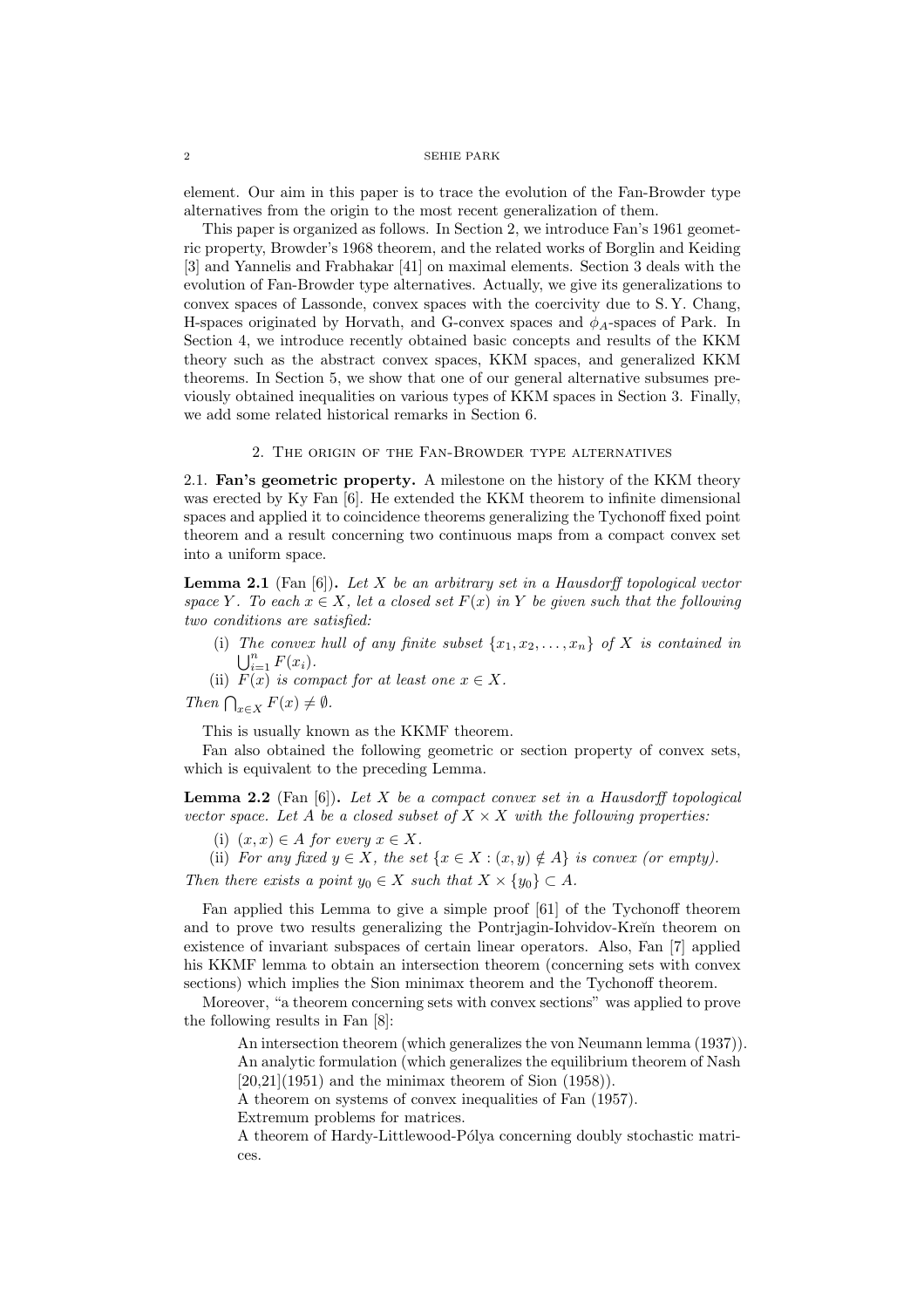A fixed point theorem generalizing Tychonoff (1935) and Iohvidov (1964). Extensions of monotone sets.

Invariant vector subspaces.

An analogue of Helly's intersection theorem for convex sets.

Motivated by Browder's work [4] on fixed point theorems, Fan [9] deduced the following from his geometric lemma:

**Theorem 2.3** (Fan [9])**.** *Let X be a nonempty compact convex set in a normed vector space E. For any continuous map*  $f: X \to E$ *, there exists a point*  $y_0 \in X$ *such that*

$$
||y_0 - f(y_0)|| = \sup_{x \in X} \text{Min}||x - f(y_0)||.
$$

*(In particular, if f*(*X*) *⊂ X, then y*<sup>0</sup> *is a fixed point of f.)*

Fan also obtained a generalization of this theorem to locally convex Hausdorff topological vector spaces. Those are known as best approximation theorems and applied to obtain generalizations of the Brouwer theorem and some nonseparation theorems on upper demicontinuous (u.d.c.) multimaps in Fan [9].

# **2.2. Origin of fixed point and maximal element theorems**

In 1968 Browder [4] independently obtained Fan's geometric lemma [6] in the convenient form of a fixed point theorem. Since then the following is known as the Fan-Browder fixed point theorem:

**Theorem 2.4** (Browder [4])**.** *Let K be a nonempty compact convex subset of a Hausdorff topological vector space. Let T be a map of K into* 2 *<sup>K</sup>, where for each*  $x \in K$ ,  $T(x)$  *is a nonempty convex subset of*  $K$ *. Suppose further that for each*  $y$  *in K,*  $T^{-}(y) = \{x \in K \mid y \in T(x)\}$  *is open in K. Then there exists*  $x_0$  *in K such that*  $x_0 \in T(x_0)$ *.* 

Later this is also known to be equivalent to the Brouwer fixed point theorem. Browder [4] applied his theorem to a systematic treatment of the interconnections between multi-valued fixed point theorems, minimax theorems, variational inequalities, and monotone extension theorems. This is also applied by Borglin and Keiding [3] and Yannelis and Frabhakar [41], to the existence of maximal elements in mathematical economics. For further developments on generalizations and applications of the Fan-Browder theorem, we refer to [24,38] and the references therein.

Browder proved his theorem by applying the partition of unity argument [this is why Hausdorffness is assumed and the Brouwer fixed point theorem.

Later the Hausdorffness in Fan's KKM lemma, geometric property, and Browder's theorem was known to be redundant by Lassonde in 1983. Moreover, the Fan property and Browder's theorem are known to be equivalent to the KKM theorem. Consequently Browder's theorem can be obtained by a simple KKM method.

In 1976 Borglin and Keiding [3] restated Fan's geometric property [6,8] as follows:

Let *X* be a non-empty, convex, compact subset of some (Hausdorff) topological vector space *V*. A correspondence  $\varphi : X \to X$  is KF if  $\varphi$  is convex-valued (possibly empty-valued), graph of  $\varphi$  is open in  $X \times X$  and  $x \notin \varphi(x)$  for  $x \in X$ . One has the following:

**Theorem 2.5** (Ky Fan). Let  $\varphi$  :  $X \to X$  be KF then there is  $\overline{x} \in X$  such that  $\varphi(\overline{x}) = \emptyset$ .

In [3] a corollary to this theorem is obtained which on the one hand allows a slight generalization of the results of Gale and Mas-Colell (1975) on a competitive equilibrium and Shafer and Sonnenschein (1975) in the same direction and their (1974) 'the Arrow-Debreu lemma for abstract economies' on the other hand makes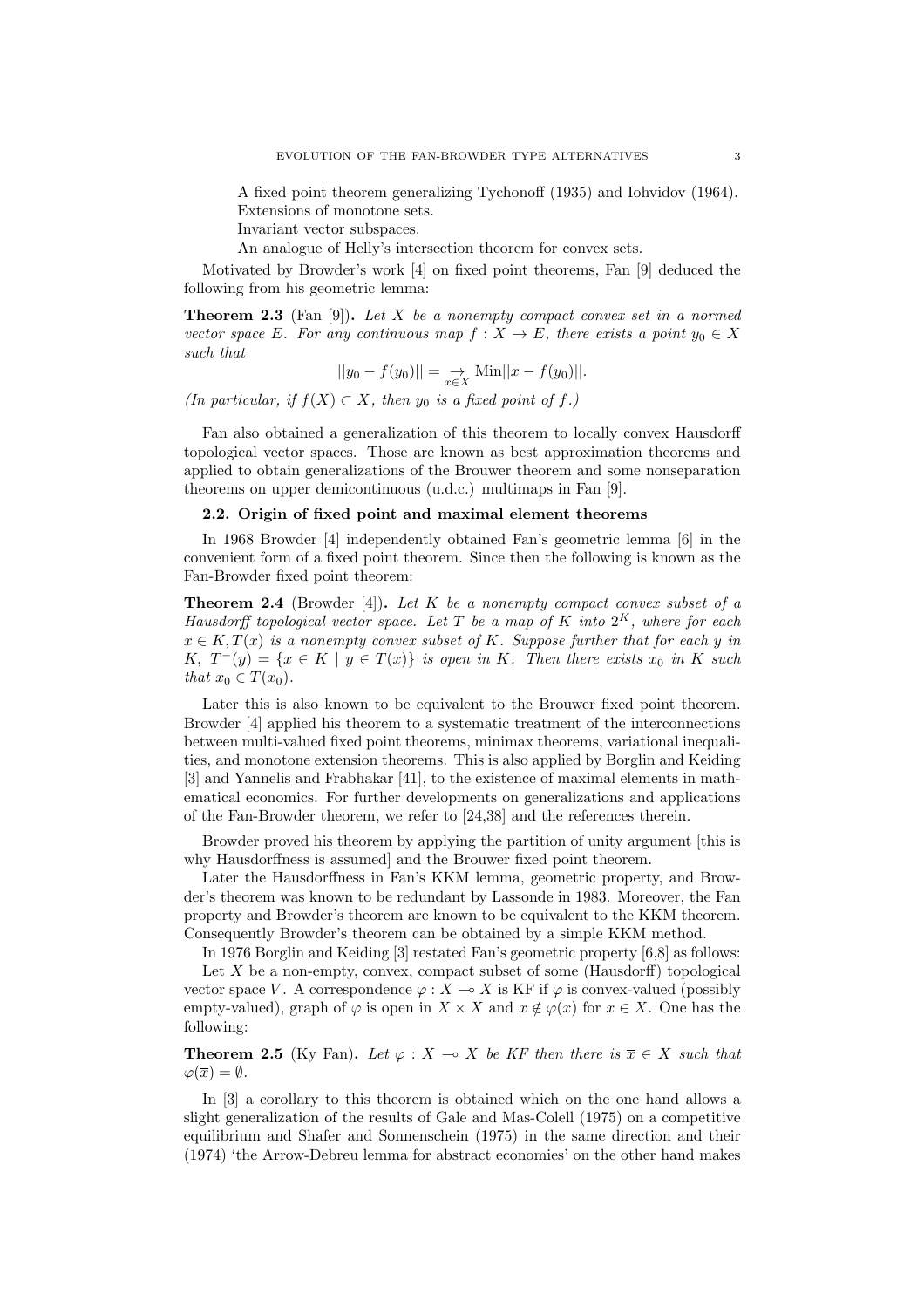it possible to prove them in a rather different way. The general idea is to reduce the search for an equilibrium to the search for an equilibrium action for a suitably chosen fictitious agent.

In 1983 Yannelis and Prabhakar [41] presented some mathematical theorems including Browder's theorem which are used to generalize previous results on the existence of maximal elements and of equilibrium. Their main theorem in [41] is a new existence proof for an equilibrium in an abstract economy, which is closely related to a previous result of Borglin-Keiding, and Shafer-Sonneschein, but allows for an infinite number of commodities and a countably infinite number of agents.

Any binary relation *R* in a set  $X \times Y$  can be regarded as a multimap  $T : X \to Y$ and conversely by the following obvious way:

$$
y \in T(x)
$$
 if and only if  $(x, y) \in R$ .

Therefore, a point  $x_0 \in X$  is called a *maximal element* of a map *T* if  $T(x_0) = \emptyset$ .

## 3. Evolution of the Fan-Browder type alternatives

3.1. **Fan-Browder type.** Two theorems in Subsection 2.2 can be modified to the following *Fan-Browder alternative*:

**Theorem 3.1.** Let  $K$  be a nonempty compact convex subset of a (Hausdorff) topo*logical vector space.* Let  $T: K \to K$  be a map, where for each  $x \in K, T(x)$  is a *convex subset of*  $K$ *. Suppose further that for each*  $y$  *in*  $K$ *,*  $T^-(y)$  *is open in*  $K$ *.* 

*Then either* (i) *there exists*  $x_0$  *in*  $K$  *such that*  $x_0 \in T(x_0)$ *; or* (ii) *there exists*  $y_0$ *in K such that*  $T(y_0) = \emptyset$ *.* 

**Remark 3.2.** Note that (i) tells that *T* has a *fixed point* and (ii) tells that *T* has a *maximal element*.

In 1979, Fan obtained a theorem [11, Theorem 10] which is equivalent to the following:

**Theorem 3.3.** *Let X be a nonempty convex set in a Hausdorff topological vector space.* Let  $T: X \rightarrow X$  be a map such that

 $(3.3.1)$  *for each*  $x \in X, T(x)$  *is convex,* 

 $(3.3.2)$  *for each*  $y \in X$ *,*  $T^-(y)$  *is open, and* 

(3.3.3) *there is a nonempty compact convex set*  $L \subset X$  *such that*  $L \cap T(x) \neq \emptyset$ *for every*  $x \in X \setminus L$ *.* 

*Then either* (i) *there exists*  $x_0$  *in*  $X$  *such that*  $x_0 \in T(x_0)$ ; *or* (ii) *there exists*  $y_0$ *in X such that*  $T(y_0) = \emptyset$ *.* 

The following is due to Ben-El-Mechaiekh et al. [2, Theorem 5]:

**Theorem 3.3***′* **.** *In Theorem 3.3, replace (3.3.3) by the following:*

(3.3.3)*′ there exist a compact subset K of X and a compact convex subset L of X* such that  $L \cap T(x) \neq \emptyset$  for every  $x \in X \setminus K$ .

*Then the same conclusion holds.*

Note that for  $K = L$ , Theorem 3.3<sup>'</sup> reduces to Theorem 3.3. **Theorem 3.3**  $\Rightarrow$  **Theorem 3.1.** Put *X* = *L* = *K* in Theorem 3.3. Then (3.3.3)

holds trivially.  $\Box$ 

The "coercivity" or "compactness" condition (2.3) is first appeared in [11].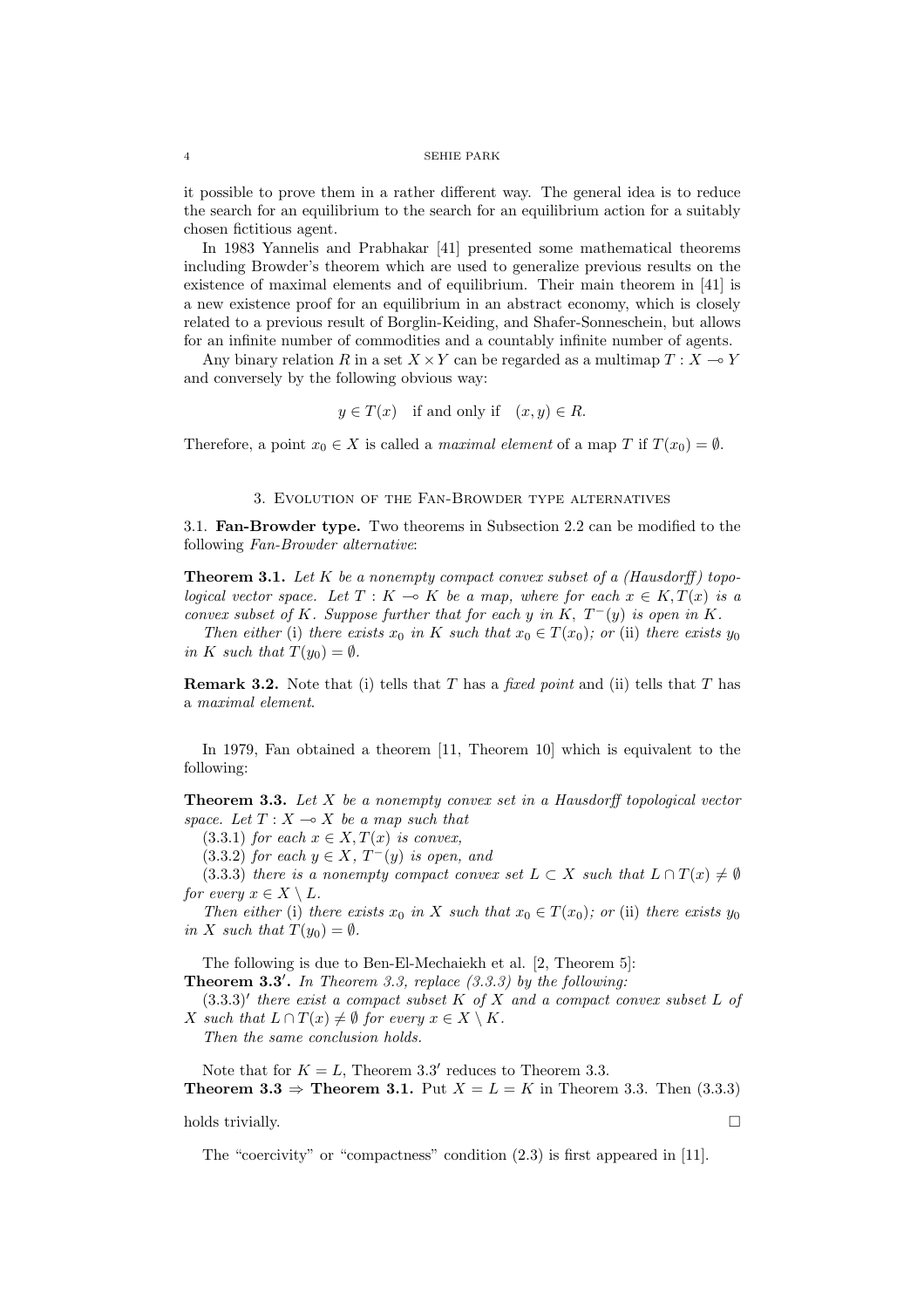### 4. Lassonde type

The concept of convex sets in a topological vector space is extended to convex spaces by Lassonde in 1983 [19], and further to *c*-spaces by Horvath in 1983-93 [13- 16]. A number of other authors also extended the concept of convexity for various purposes.

Let  $\langle D \rangle$  denote the set of nonempty finite subsets of a set *D*.

**Definition 4.1.** Let *X* be a subset of a vector space and *D* be a nonempty subset of *X*. We call  $(X, D)$  a *convex space* if co  $D \subset X$  and X has a topology that induces the Euclidean topology on the convex hulls of any  $N \in \langle D \rangle$  (see Park [23]). For a convex space  $(X, D)$ , a subset *C* of *X* is said to be *D*-*convex* if for each  $A \in \langle D \rangle$ , *A*  $\subset$  *C* implies co *A*  $\subset$  *C*.

If  $X = D$  is convex, then  $X = (X, X)$  becomes a convex space in the sense of Lassonde [19].

A nonempty subset *L* of a convex space *X* is called a *c-compact* set [19] if for each finite subset  $S \subset X$  there is a compact convex set  $L_S \subset X$  such that  $L \cup S \subset L_S$ .

Lassonde [19] presented a simple and unified treatment of a large variety of minimax and fixed point problems. More specifically, he gave several KKM type theorems for convex spaces  $(X, D)$  and proposed a systematic development of the method based on the KKM theorem; the principal topics treated by him may be listed as follows:

Fixed point theory for multimaps; Minimax equalities; Extensions of monotone sets; Variational inequalities; Special best approximation problems.

The following variant of [19, Theorem I.1.1] is motivated from our earlier works:

**Theorem 4.2.** Let  $(X, D)$  be a convex space and  $S: X \rightarrow D, T: X \rightarrow X$  maps *satisfying the conditions*

 $(4.2.1)$  *S*<sup>−</sup>(*y*)  $\subset T$ <sup>−</sup>(*y*) *for each*  $y \in D$ *,* 

 $(4.2.2)$  *T*(*x*) *is convex for each*  $x \in X$ ,

 $(4.2.3)$   $S^-(y)$  *is open for each*  $y \in D$ *, and* 

 $(4.2.4)$  *for some c-compact set*  $L \subset X$ ,  $X \setminus S^{-}(L \cap D)$  *is compact.* 

*Then either* (i) *there exists*  $x_0$  *in*  $X$  *such that*  $x_0 \in T(x_0)$ *; or* (ii) *there exists*  $x_1$  *in X such that*  $S(x_1) = \emptyset$ *.* 

**Remark 4.3.** Note that (ii) implies *S <sup>−</sup>* is not surjective.

**Theorem 4.2**  $\Rightarrow$  **Theorem 4.2'.** We use Theorem 4.2 with  $X = D$  and  $S = T$ .

Under the assumptions of Theorem 3.3', (4.2.1)-(4.2.3) are satisfied. Since *L* is a compact convex subset of a Hausdorff t.v.s., it is a *c*-compact set (see [19]). Moreover,  $(3.3.3)$ ' of Theorem 3.3' implies the existence of a  $y \in L \cap T(x)$  for each  $x \in X \setminus K$ . Hence

$$
x \in T^{-}(y) \Rightarrow X \setminus K \subset T^{-}(L) \Rightarrow X \setminus T^{-}(L) \subset K.
$$

Since  $X \setminus T^-(L)$  is a closed subset of the compact set K, it is compact. Therefore  $(4.2.4)$  is satisfied. Now, by Theorem 4.2, the conclusion follows.

**Remark 4.4.** As shown in the above proof, the Hausdorffness in Theorems 3.3 and 4.2.3' is essential. However, we show that the Hausdorffness in the Fan-Browder fixed point theorem and Theorem 3.1 is redundant by showing the following: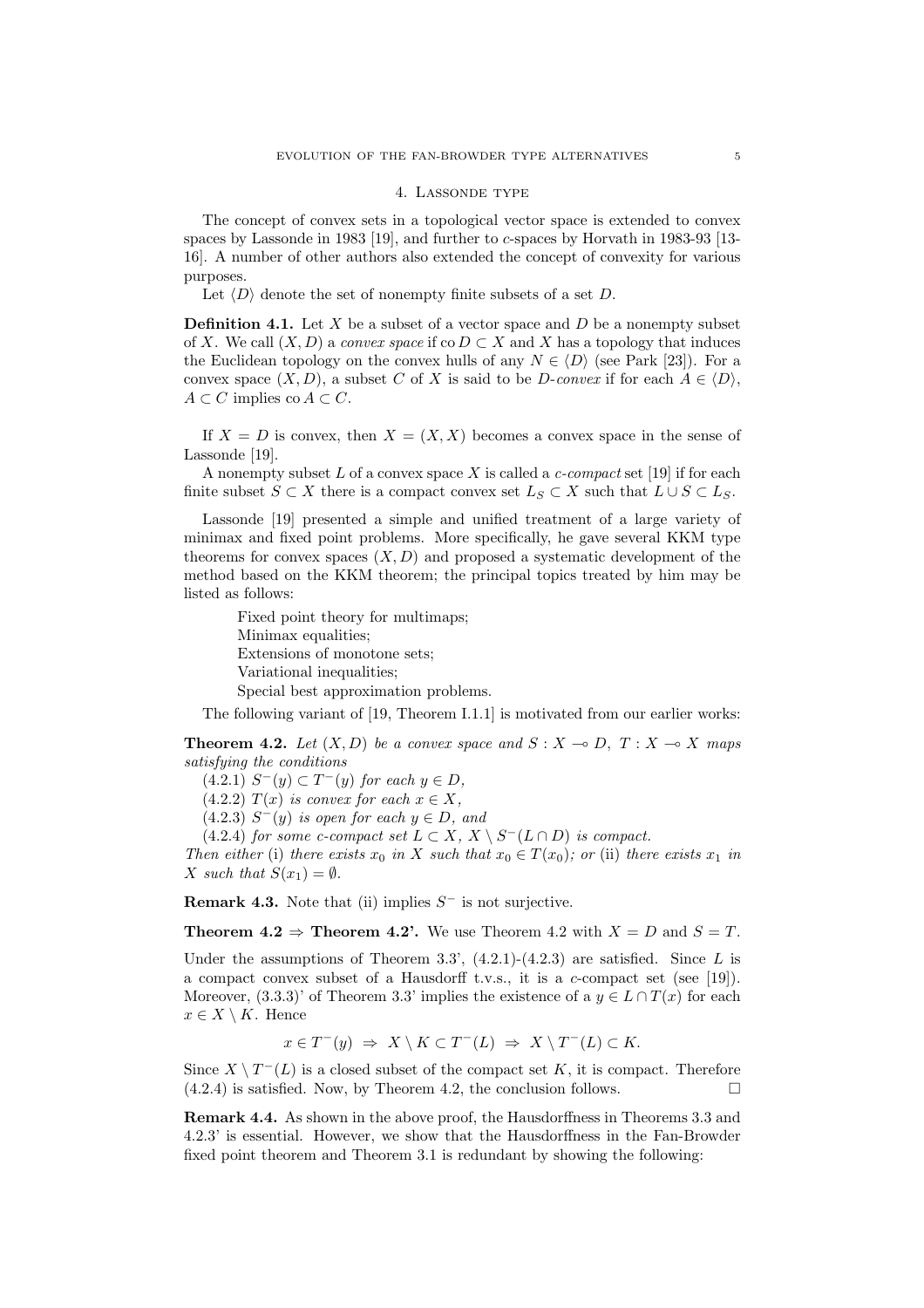**Theorem 4.2**  $\Rightarrow$  **Theorem 3.1.** It suffices to show that if  $X = K = L = D$ is compact, then (4.2.4) holds trivially. In fact, for the *c*-compact subset  $L := X$ ,  $X \setminus S$ <sup>−</sup>( $L \cap D$ ) =  $X \setminus S$ <sup>−</sup>( $X$ ) is compact since  $S$ <sup>−</sup>( $X$ ) is open.

4.1. **Chang type.** In 1989, S. Y. Chang [5] obtained a KKM theorem with a coercivity condition eliminating the concept of *c*-compact sets. From a Fan-Browder type fixed point theorem equivalent to her KKM theorem, we notice that the following modification of [22, Theorem 5] holds:

**Theorem 4.5.** Let  $(X, D)$  be a convex space,  $K$  a compact subset of  $X$ , and  $S$ :  $X \rightarrow D$ ,  $T : X \rightarrow X$  maps satisfying the conditions

 $(4.5.1)$  *S*<sup>−</sup>(*y*)  $\subset$  *T*<sup>−</sup>(*y*) *for each*  $y \in D$ *,* 

- $(4.5.2)$   $T(x)$  *is convex for each*  $x \in X$ ,
- $(4.5.3)$   $S^-(y)$  *is open for each*  $y \in D$ *, and*

(4.5.4) *for each finite subset N of D, there exists a compact convex subset*  $L_N$ *of X containing N such that*

$$
L_N \setminus K \subset S^-(L_N \cap D).
$$

*Then either* (i) *S has a maximal element, or* (ii) *T has a fixed point.*

**Theorem 4.5**  $\Rightarrow$  **Theorem 4.2.** It suffices to show that (4.2.4) implies (4.5.4) with  $K := X \setminus S^{-1}(L \cap D)$ . Since *L* is *c*-compact, for each finite  $N \subset D$ , there exists a compact convex subset  $L_N \subset X$  containing  $L \cup N$  satisfying (4.2.4). Then

$$
L_N \setminus K \subset X \setminus K \subset S^-(L \cap D) \subset S^-(L_N \cap D).
$$

Hence  $(4.5.4)$  holds.

4.2. **Horvath type.** In this subsection, we follow [22].

**Definition 4.6.** A triple  $(X, D; \Gamma)$  is called an H-*space* if X is a topological space, *D* is a nonempty subset of *X*, and  $\Gamma = {\Gamma_A}$  is a family of contractible (or, more generally, *ω*-connected) subsets of *X* indexed by  $A \in \langle D \rangle$  such that  $\Gamma_A \subset \Gamma_B$ whenever  $A \subset B \in \langle D \rangle$ .

For an H-space  $(X, D; \Gamma)$ , a subset C of X is said to be H-*convex* if for each  $A \in \langle D \rangle$ ,  $A \subset C$  implies  $\Gamma_A \subset C$ .

A multimap  $F: D \to X$  is said to be H-KKM if  $\Gamma_A \subset F(A)$  for each  $A \in \langle D \rangle$ . A subset *L* of *X* is called an H-*subspace* of  $(X, D; \Gamma)$  if  $L \cap D \neq \emptyset$  and for every  $A \in \langle L \cap D \rangle$ ,  $\Gamma_A \cap L$  is contractible.

If  $D = X$ , we denote  $(X, \Gamma)$  instead of  $(X, X, \Gamma)$ , which is called a *c*-space by Horvath [13-16] or an *H*-space by Bardaro and Ceppitelli [1]. Horvath noted that a torus, the M¨obius band, or the Klein bottle can be regarded as *c*-spaces, and are examples of compact c-spaces without having the fixed point property.

In the frame of H-spaces, there have been appeared several Fan-Browder fixed point theorems. The following is motivated from [22].

**Theorem 4.7.** *Let*  $(X, D; \Gamma)$  *be an H-space,*  $K$  *a compact subset of*  $X$ *, and*  $S$ :  $X \rightarrow D$ ,  $T : X \rightarrow X$  maps satisfying the conditions

 $(4.7.1)$  *S*<sup>−</sup>(*y*)  $\subset$  *T*<sup>−</sup>(*y*) *for each*  $y \in D$ *,* 

 $(4.7.2)$  *T*(*x*) *is H-convex for each*  $x \in X$ *,* 

 $(4.7.3)$   $S^-(y)$  *is open for each*  $y \in D$ *, and* 

 $(4.7.4)$  *for each finite subset N of D, there exists a compact H-convex subset*  $L_N$ *of X containing N such that*

$$
L_N \setminus K \subset S^-(L_N \cap D).
$$

*Then either* (i) *S has a maximal element, or* (ii) *T has a fixed point.*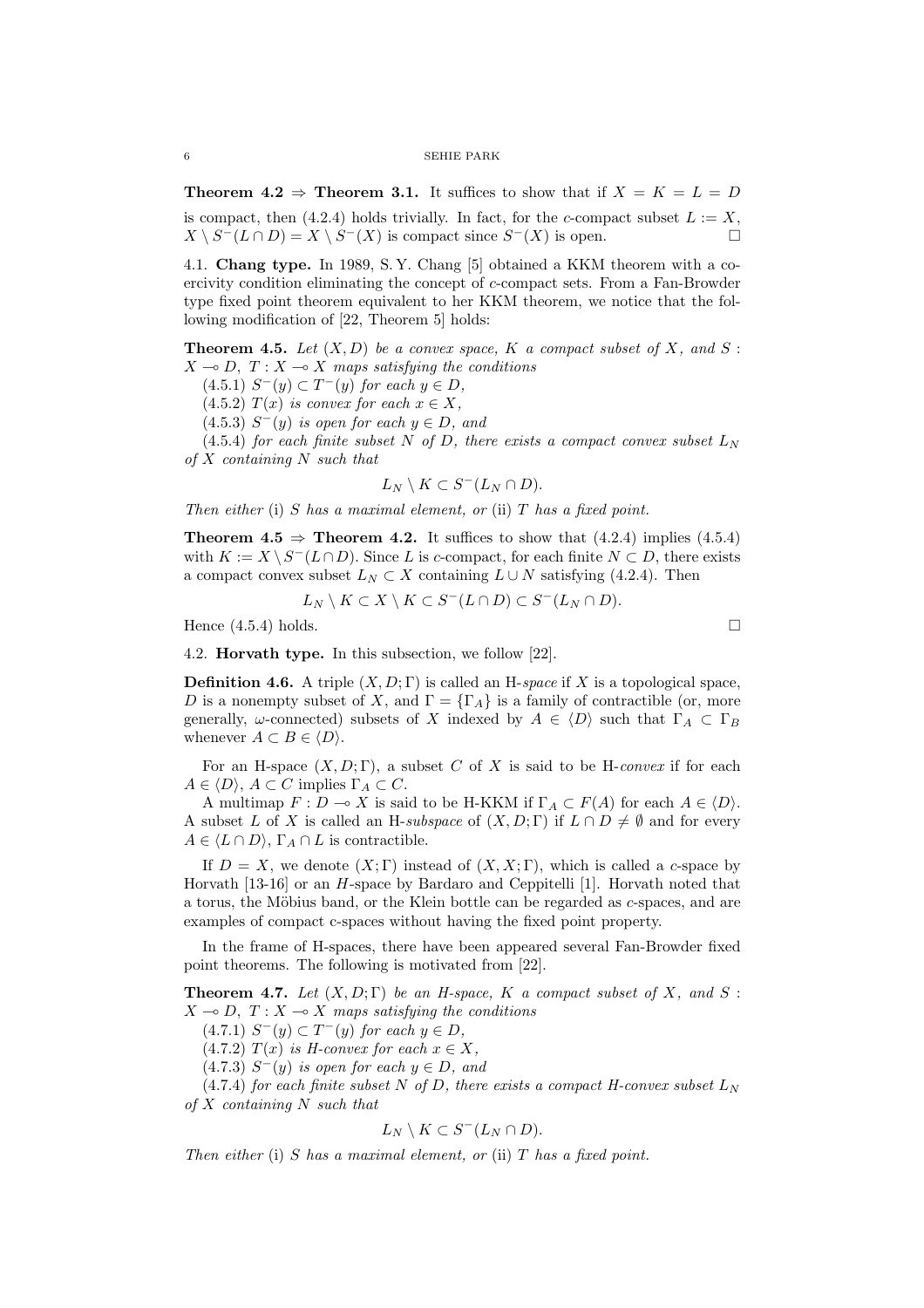**Theorem 4.7**  $\Rightarrow$  **Theorem 4.5.** Any convex space is an H-space.

4.3. **For** *G***-convex spaces.** From 1996, the following became one of the main themes of the KKM theory [39,40].

**Definition 4.8.** A *generalized convex space* or a G-*convex space*  $(X, D; \Gamma)$  consists of a topological space X, a nonempty set D, and a map  $\Gamma$  :  $\langle D \rangle \rightarrow X$  such that for each  $A \in \langle D \rangle$  with the cardinality  $|A| = n + 1$ , there exists a continuous function  $\phi_A : \Delta_n \to \Gamma(A)$  such that  $J \in \langle A \rangle$  implies  $\phi_A(\Delta_J) \subset \Gamma(J)$ .

Here,  $\Delta_n = \text{co}\lbrace e_i \rbrace_{i=0}^n$  is the standard *n*-simplex, and  $\Delta_j$  the face of  $\Delta_n$  corresponding to  $J \in \langle A \rangle$ ; that is, if  $A = \{a_0, a_1, \ldots, a_n\}$  and  $J = \{a_{i_0}, a_{i_1}, \ldots, a_{i_k}\}\$  $\subset A$ , then  $\Delta_J = \text{co}\{e_{i_0}, e_{i_1}, \dots, e_{i_k}\}$ . We may write  $\Gamma_A = \Gamma(A)$  for each  $A \in \langle D \rangle$ and  $(X; \Gamma) = (X, X; \Gamma)$ .

For a G-convex space  $(X, D; \Gamma)$ , a subset C of X is said to be G-convex w.r.t. some  $D' \subset D$  if for each  $A \in \langle D' \rangle$ , we have  $\Gamma_A \subset C$ .

A map  $F: D \to X$  is called a *KKM map* if  $\Gamma_N \subset F(N)$  for each  $N \in \langle D \rangle$ .

There are lots of examples of G-convex spaces; see [31] and the references therein. So, the KKM theory was extended to the study of KKM maps on G-convex spaces.

The following is for G-convex spaces motivated by several works on G-convex spaces [39,40].

**Theorem 4.9.** *Let* (*X, D*; Γ) *be a G-convex space, K a compact subset of X, and*  $S: X \rightarrow D, T: X \rightarrow X$  maps satisfying the conditions

 $(4.9.1)$  *S*<sup>−</sup>(*y*)  $\subset$  *T*<sup>−</sup>(*y*) *for each*  $y \in D$ *,* 

 $(4.9.2)$   $T(x)$  *is G-convex w.r.t.*  $S(x)$  *for each*  $x \in X$ *,* 

 $(4.9.3)$   $S^-(y)$  *is open for each*  $y \in D$ *, and* 

(4.9.4) *for each finite subset*  $N$  *of*  $D$ *, there exists a compact G-convex subset*  $L_N$  $of X$  *w.r.t.* some  $D' \subset D$  *such that*  $N \subset D'$  *and* 

$$
L_N\setminus K\subset S^-(D').
$$

*Then either* (i) *S has a maximal element, or* (ii) *T has a fixed point.*

**Theorem 4.9**  $\Rightarrow$  **Theorem 4.7.** Any H-space is a G-convex space. Let  $D' :=$  $L_N \cap D$ . Then (4.7.2) and (4.7.4) imply (4.9.2) and (4.9.4), resp.

4.4. **For** *ϕA***-spaces.** Since 2007 the following became one of the main themes of the KKM theory [25,28,29].

**Definition 4.10.** A *space having a family*  $\{\phi_A\}_{A \in \langle D \rangle}$  or simply a  $\phi_A$ -*space* 

$$
(X, D; {\phi_A}_{A \in \langle D \rangle})
$$
 or simply  $(X, D; \phi_A)$ 

consists of a topological space *X*, a nonempty set *D*, and a family of continuous functions  $\phi_A : \Delta_n \to X$  (that is, singular *n*-simplices) for  $A \in \langle D \rangle$  with the cardinality  $|A| = n + 1$ .

For a  $\phi_A$ -space  $(X, D; \phi_A)$ , a subset *C* of *X* is said to be  $\phi_A$ -*convex* with respect to some  $D' \subset D$  if for each  $A \in \langle D' \rangle$ , we have  $\phi_A(\Delta_{|A|-1}) \subset C$ .

We define a KKM map  $G: D \to X$  on a  $\phi_A$ -space  $(X, D; \phi_A)$  if, for each  $N \in \langle D \rangle$ and  $J \subset N$ , we have

$$
\phi_N(\Delta_{|J|-1}) \subset G(J)
$$

where  $\Delta$ <sub>*|J*|−1</sub> is the face of  $\Delta$ <sub>|*N*|−1</sub> corresponding to *J*.

There are lots of examples of  $\phi_A$ -spaces; see [25,28,29,31] and the references therein. So, the KKM theory was extended to the study of KKM maps on  $\phi_A$ spaces.

The following Fan-Browder fixed point or maximal element theorem for  $\phi_A$ spaces is new: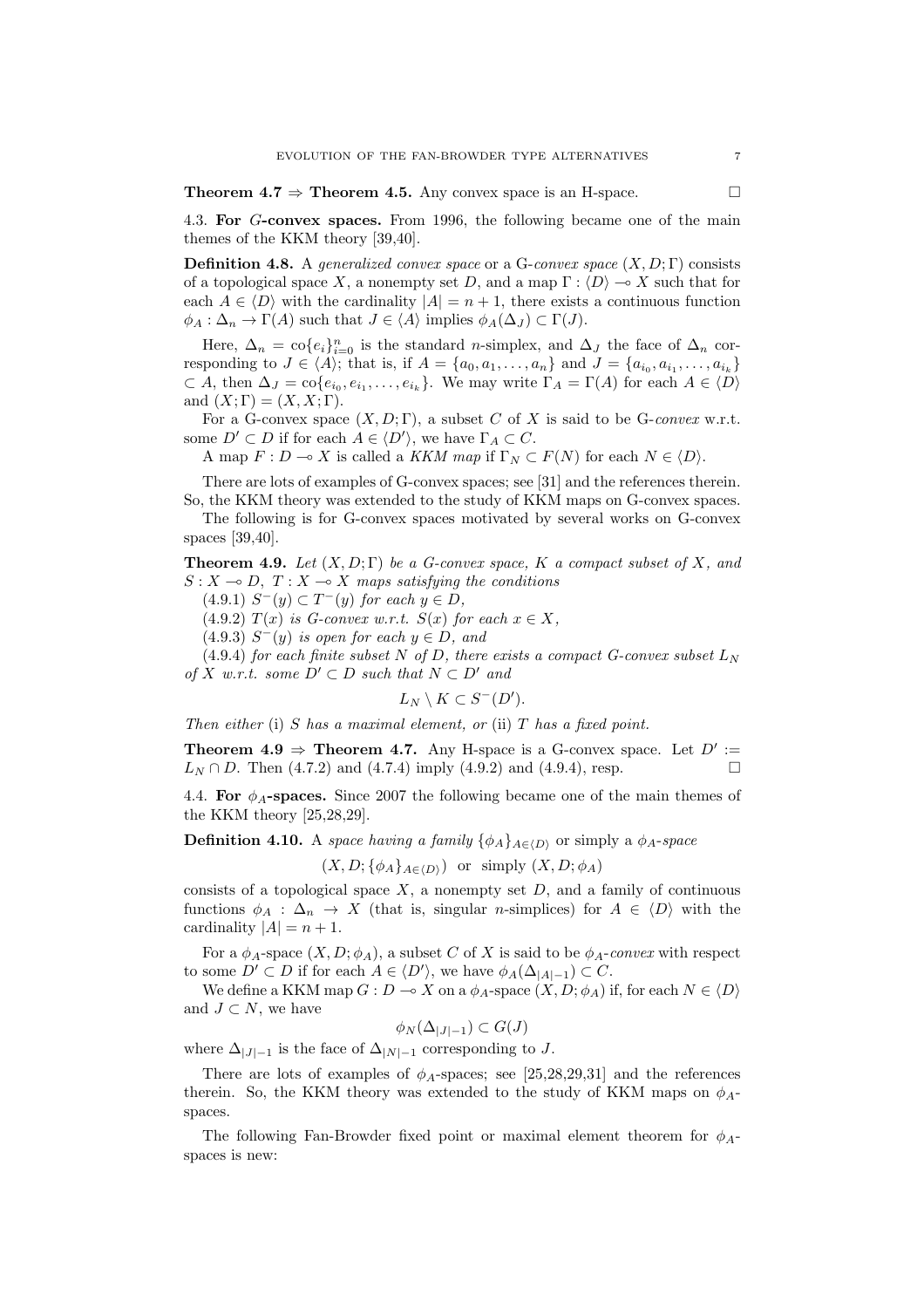$8$   $\hfill$  SEHIE PARK

**Theorem 4.11.** *Let*  $(X, D; \phi_A)$  *be a*  $\phi_A$ *-space,*  $K$  *a compact subset of*  $X$ *, and*  $S: X \rightarrow D, T: X \rightarrow X$  maps satisfying the conditions

 $(4.11.1)$  *S*<sup>−</sup>(*y*)  $\subset$  *T*<sup>−</sup>(*y*) *for each*  $y \in D$ *,* 

 $(4.11.2)$  *T*(*x*) *is*  $\phi_A$ -convex w.r.t. *S*(*x*) *for each*  $x \in X$ *,* 

 $(4.11.3)$   $S^-(y)$  *is open for each*  $y \in D$ *, and* 

(4.11.4) *for each finite subset*  $N$  *of*  $D$ *, there exists a compact*  $\phi_A$ *-convex subset*  $L_N$  *of X w.r.t. some*  $D' ⊂ D$  *such that*  $N ⊂ D'$  *and* 

$$
L_N \setminus K \subset S^-(D').
$$

*Then either (i) S has a maximal element or (ii) T has a fixed point.*

**Theorem 4.11**  $\Rightarrow$  **Theorem 4.9.** Any G-convex space is a  $\phi_A$ -space such that  $\phi_A(\Delta_{|A|-1}) \subset \Gamma_A$  for each  $A \in \langle D \rangle$ . Therefore, by putting  $\phi_A(\Delta_{|A|-1}) := \Gamma_A$ , Theorem *A* 11 reduces to Theorem *A* **0** Theorem 4.11 reduces to Theorem 4.9.

5. Abstract convex spaces and general KKM theorems

Recall the following [26,27,31]:

**Definition 5.1.** An *abstract convex space* (*E, D*; Γ) consists of a topological space *E*, a nonempty set *D*, and a multimap  $\Gamma : \langle D \rangle \to E$  with nonempty values  $\Gamma_A :=$ Γ(*A*) for  $A ∈ \langle D \rangle$ .

For any  $D' \subset D$ , the  $\Gamma$ -*convex hull* of  $D'$  is denoted and defined by

$$
\operatorname{co}_{\Gamma} D' := \bigcup \{ \Gamma_A \mid A \in \langle D' \rangle \} \subset E.
$$

A subset *X* of *E* is called a Γ-*convex subset* of (*E, D*; Γ) relative to *D′* if for any  $N \in \langle D' \rangle$ , we have  $\Gamma_N \subset X$ , that is,  $\text{co}_{\Gamma} D' \subset X$ .

In case  $E = D$ , let  $(E; \Gamma) := (E, E; \Gamma)$ .

**Definition 5.2.** Let  $(E, D; \Gamma)$  be an abstract convex space and Z be a topological space. For a multimap  $F: E \to Z$  with nonempty values, if a multimap  $G: D \to Z$ satisfies

$$
F(\Gamma_A) \subset G(A) := \bigcup_{y \in A} G(y) \quad \text{for all } A \in \langle D \rangle,
$$

then *G* is called a *KKM map* with respect to *F*. A *KKM map*  $G : D \multimap E$  is a KKM map with respect to the identity map  $1_F$ .

**Definition 5.3.** The *partial KKM principle* for an abstract convex space (*E, D*; Γ) is the statement  $1_E \in \mathfrak{RC}(E, D, E)$ ; that is, for any closed-valued KKM map *G* : *D* → *E*, the family  ${G(y)}_{y∈D}$  has the finite intersection property. The *KKM principle* is the statement that the same property also holds for any open-valued KKM map.

An abstract convex space is called a (*partial*) *KKM space* if it satisfies the (partial) KKM principle, resp.

In our recent works [26,27,31], we studied the elements or foundations of the KKM theory on abstract convex spaces and noticed that many important results therein are related to the partial KKM principle.

**Example.** We give known examples of partial KKM spaces; see [31] and the references therein:

(1) Every  $\phi_A$ -space is a KKM space. More precisely, for a  $\phi_A$ -space  $(X, D; \phi_A)$ , the corresponding abstract convex space  $(X, D; \Gamma)$  with  $\Gamma_A := \phi_A(\Delta_n)$  for  $A \in$  $\langle D \rangle$ ,  $|A| = n + 1$ , is a KKM space. This KKM space may not *G*-convex; see [34].

(2) A connected linearly ordered space  $(X, \leq)$  can be made into a KKM space.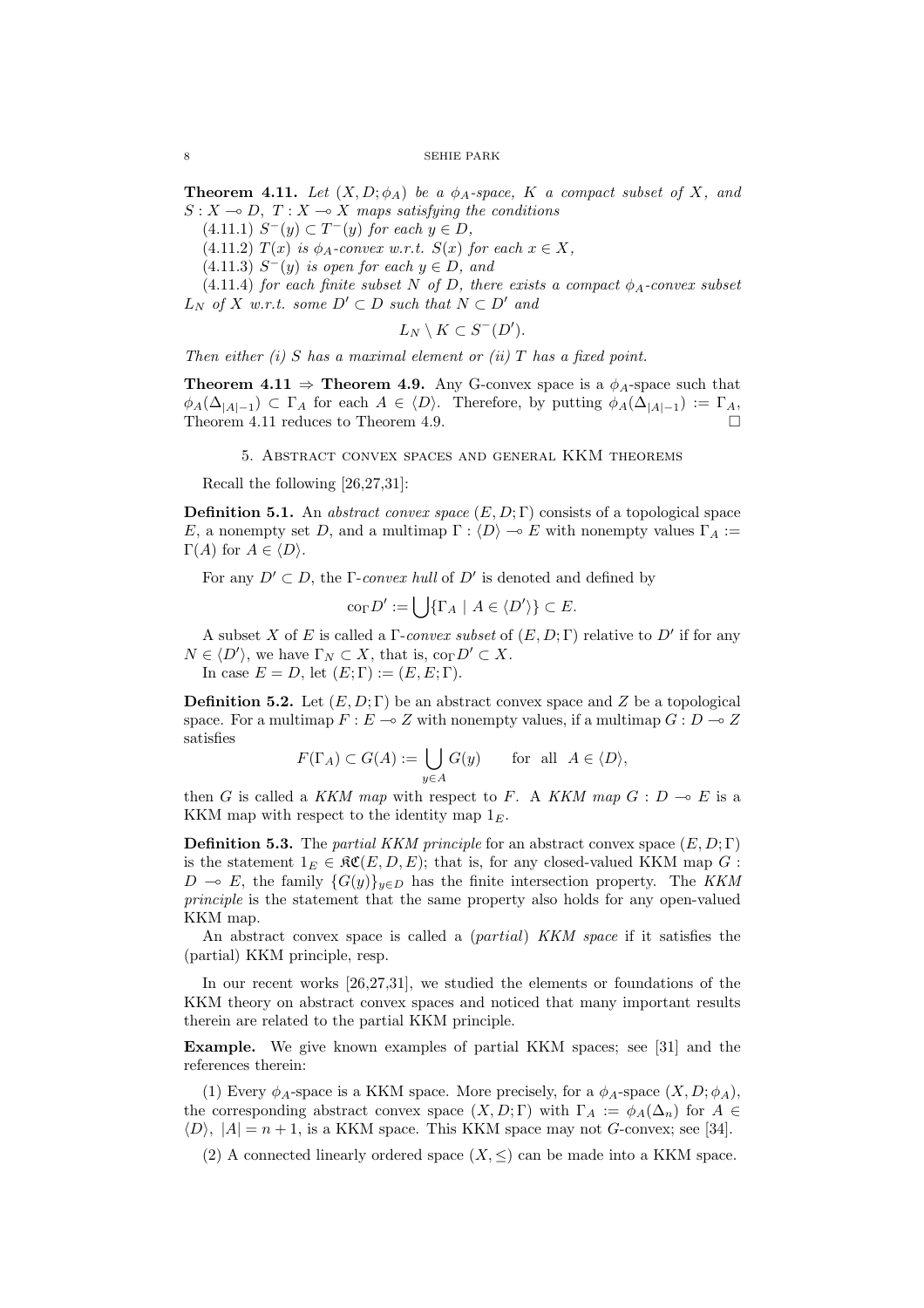(3) The extended long line  $L^*$  is a KKM space  $(L^*, D; \Gamma)$  with the ordinal space  $D := [0, \Omega]$ . But  $L^*$  is not a *G*-convex space.

(4) For a closed convex subset X of a complete  $\mathbb{R}$ -tree H, and  $\Gamma_A := conv_H(A)$ for each  $A \in \langle X \rangle$ , Kirk and Panyanak showed that the triple  $(H \supset X; \Gamma)$  satisfies the partial KKM principle.

(5) For Horvath's convex space  $(X; \Gamma)$  with the weak Van de Vel property is a KKM space, where  $\Gamma_A := [[A]]$  for each  $A \in \langle X \rangle$ .

(6) A B-space due to Briec and Horvath is a KKM space.

Now we have the following diagram for triples (*E, D*; Γ):

Simplex =*⇒* Convex subset of a t.v.s. =*⇒* Lassonde type convex space =*⇒* H-space =*⇒* G-convex space =*⇒ ϕA*-space =*⇒* KKM space =*⇒* Partial KKM space =*⇒* Abstract convex space.

Recently, Kulpa and Szymanski [18] found some partial KKM spaces which are not KKM spaces.

The following whole intersection property for the map-values of a KKM map is a standard form of the KKM type theorems [30,32,33]:

**Theorem A.** *Let*  $(E, D; \Gamma)$  *be an abstract convex space, the identity map*  $1_E \in$  $\mathfrak{RC}(E, D, E)$  [resp.,  $1_E \in \mathfrak{RO}(E, D, E)$ ], and  $G : D \to E$  be a multimap satisfying (1) *G has closed* [*resp., open*] *values; and*

(2)  $\Gamma_N \subset G(N)$  for any  $N \in \langle D \rangle$  (that is, G is a KKM map). *Then*  ${G(z)}_{z \in D}$  *has the finite intersection property. Further, if*  $(3)$   $\bigcap_{z \in M} \overline{G(z)}$  *is compact for some*  $M \in \langle D \rangle$ *,* 

*then we have*

$$
\bigcap_{y \in D} \overline{G(y)} \neq \emptyset.
$$

Since all of the spaces in Section 4 are *ϕA*-spaces and hence KKM spaces, Theorem A can be applied to them.

Consider the following related four conditions for a map  $G: D \to E$ :

 $(a) \bigcap_{z \in D} \overline{G(z)} \neq \emptyset$  implies  $\bigcap_{z \in D} G(z) \neq \emptyset$ .

- (b)  $\bigcap_{z \in D} \overline{G(z)} = \overline{\bigcap_{z \in D} G(z)}$  (*G* is *intersectionally closed-valued*).
- (c)  $\bigcap_{z \in D} \overline{G(z)} = \bigcap_{z \in D} G(z)$  (*G* is *transfer closed-valued*).
- (d) *G* is closed-valued.

From the partial KKM principle we have a whole intersection property of the Fan type. The following is given in [30,32,33]:

**Theorem B.** Let  $(E, D; \Gamma)$  be a partial KKM space [that is,  $1_E \in \mathcal{RC}(E, D, E)$ ] *and*  $G: D \to E$  *a map such that* 

(1)  $\overline{G}$  *is a KKM map* [*that is,*  $\Gamma_A \subset \overline{G}(A)$  *for all*  $A \in \langle D \rangle$ ]*; and* 

(2) *there exists a nonempty compact subset K of E such that either*

 $(A)$   $\bigcap_{z \in M}$   $\overline{G(z)} \subset K$  *for some*  $M \in \langle D \rangle$ *; or* 

(b) *for each*  $N \in \langle D \rangle$ *, there exists a compact*  $\Gamma$ *-convex subset*  $L_N$  *of*  $E$  *relative to some*  $D' ⊂ D$  *such that*  $N ⊂ D'$  *and* 

$$
\overline{L_N} \cap \bigcap_{z \in D'} \overline{G(z)} \subset K.
$$

*Then we have*  $K \cap \bigcap_{z \in D} \overline{G(z)} \neq \emptyset$ *.*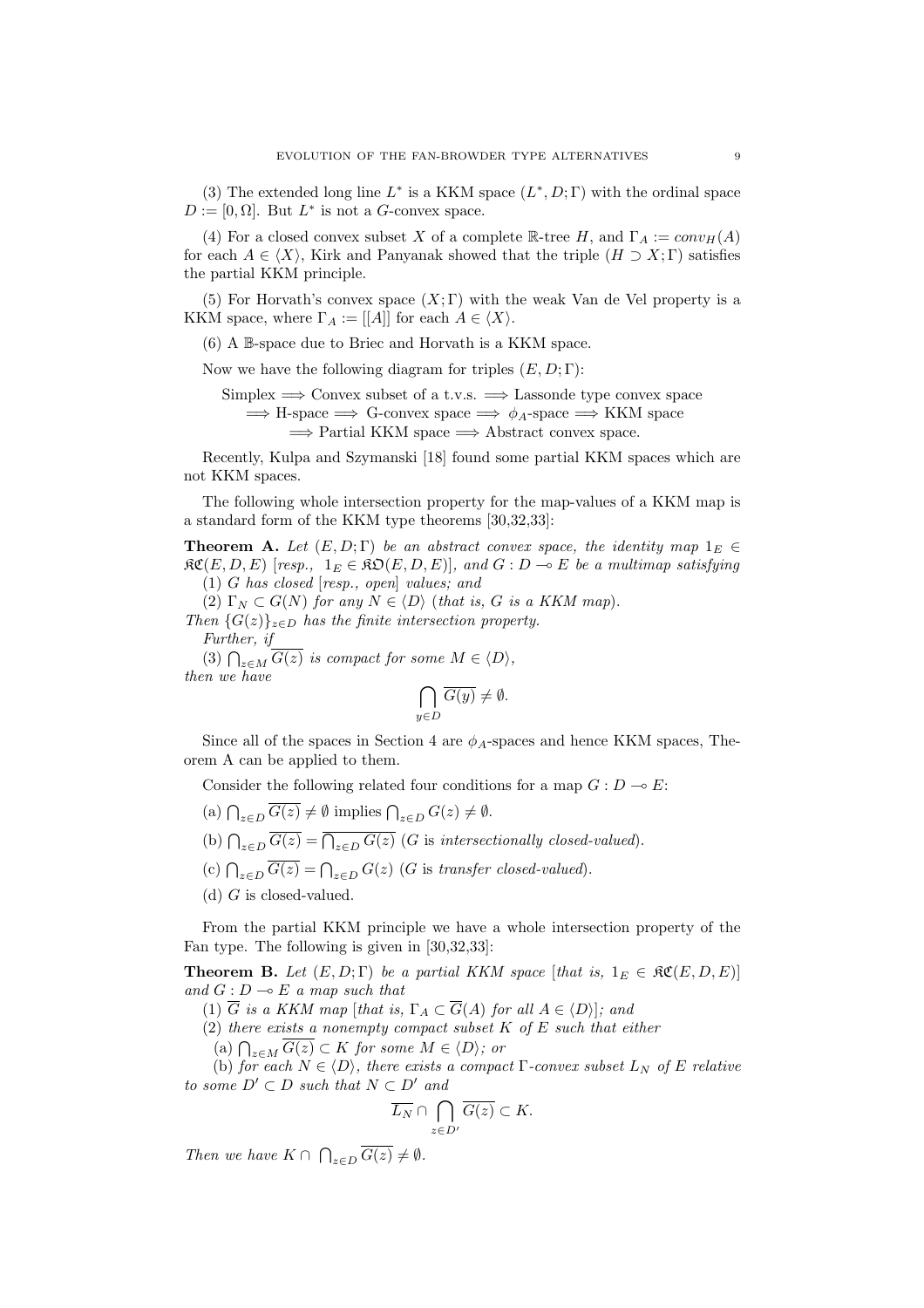*Furthermore,*

 $(\alpha)$  *if G is transfer closed-valued, then*  $K \cap \bigcap \{G(z) \mid z \in D\} \neq \emptyset;$  $(\beta)$  *if G is intersectionally closed-valued, then*  $\bigcap \{G(z) \mid z \in D\} \neq \emptyset$ .

**Remark 5.4.** 1. Every  $\phi_A$ -space is a (partial) KKM space. Hence, Theorem B works for  $\phi_A$ -spaces.

2. We may assume *K* is closed. Then the closure notations in each coercivity condition can be eliminated.

There are several generalizations of the Fan-Browder fixed point theorem in abstract convex spaces as follows:

**Theorem C** (Park [27,31]) *An abstract convex space* (*X, D*; Γ) *is a KKM space iff for any maps*  $S: X \to D$ ,  $T: X \to X$  *satisfying* 

(1) *S <sup>−</sup>*(*z*) *is open* [*resp., closed* ] *for each z ∈ D, and*

 $(2)$  *for each*  $x \in X$ ,  $\text{co}_{\Gamma}S(x) \subset T(x)$ ,

*either* (i) *T* has a fixed point  $x_0 \in X$ ; that is  $x_0 \in T(x_0)$ , or (ii) *E* can not be *covered by a finite number of*  $S^{-}(z)$ *'s for*  $z \in D$ *.* 

# 6. The Fan-Browder alternatives in abstract convex spaces

From Theorem B, we have the following general alternative:

**Theorem 6.1.** Let  $(E, D; \Gamma)$  be a partial KKM space, and  $S: E \to D$ ,  $T: E \to E$ *maps. Suppose that*

 $(6.1.1)$  *for each*  $x \in E$ *,* co<sub> $\Gamma$ </sub> $S(x) \subset T(x)$ *;* 

(6.1.2) *there exists a nonempty compact subset K of E such that either*

 $\left(\begin{array}{c}\n\text{(a)} \bigcap_{z \in M} \overline{E \setminus S^-(z)} \subset K \text{ for some } M \in \langle D \rangle; \text{ or }$ 

(b) *for each*  $N \in \langle D \rangle$ *, there exists a compact*  $\Gamma$ *-convex subset*  $L_N$  *of*  $E$  *relative*  $to$  *some*  $D' ⊂ D$  *such that*  $N ⊂ D'$  *and* 

$$
\overline{L_N} \cap \bigcap_{z \in D'} \overline{E \setminus S^-(z)} \subset K.
$$

(*α*) *If S <sup>−</sup> is transfer open-valued, then either* (i) *T has a fixed point, or* (ii) *S has a maximal element in K.*

(*β*) *If S <sup>−</sup> is unionly open-valued, then either* (i) *T has a fixed point, or* (ii) *S has a maximal element in E.*

*Proof.* Suppose that  $x \notin T(x)$  for all  $x \in E$ . Let  $G(z) := E \setminus S^{-}(z)$  for  $z \in D$ . Then  $G: D \to E$  is a KKM map.

In fact, suppose on the contrary that there exists an  $N \in \langle D \rangle$  such that  $\Gamma_N \not\subset \Gamma$ *G*(*N*); that is, there exists an  $x \in \Gamma_N$  such that  $x \notin G(z)$  for all  $z \in N$ . In other words,  $N \in \langle D \setminus G^{-}(x) \rangle$  and

$$
z \notin G^-(x) \Leftrightarrow x \notin G(z) = E \setminus S^-(z) \Leftrightarrow x \in S^-(z) \Leftrightarrow z \in S(x)
$$

for all  $z \in N$ . Hence  $N \subset S(x)$  and, by (6.1.1), we have  $x \in \Gamma_N \subset T(x)$ . This is a contradiction.

Note that (6.1.2) implies (2) of Theorem B. Therefore, by Theorem B, we have  $K \cap \bigcap_{z \in D} \overline{G(z)} \neq \emptyset.$ 

 $(\alpha)$  If  $S^-$  is transfer open-valued, then *G* is transfer closed-valued, then

$$
K \cap \bigcap \{ G(z) \mid z \in D \} \neq \emptyset
$$

by Theorem B. Then we have a  $y_0 \in K$  and  $y_0 \in G(z) = E \setminus S^{-}(z)$  or  $z \notin S(y_0)$ for all  $z \in D$ . Hence *S* has a maximal element in *K*.

 $(\beta)$  Similarly, *S* has a maximal element in *E*.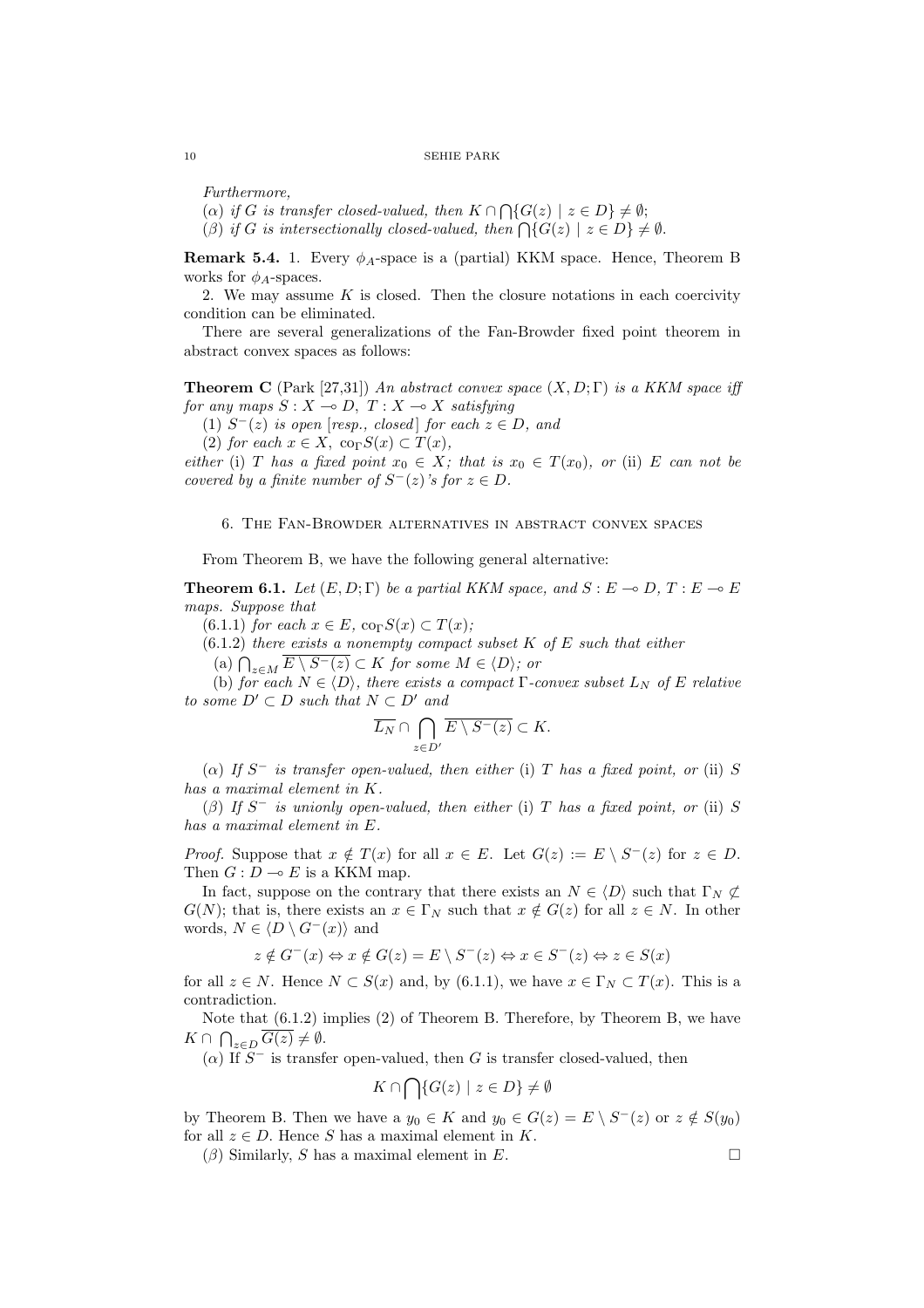**Theorem 6.1**  $\Rightarrow$  **Theorem 4.11.** Note that every  $\phi_A$ -space is a KKM space and all requirements of Theorem 6.1( $\alpha$ ) is satisfied by Theorem 4.11.

**Remark 6.2.** 1. The above proof shows that Theorem 6.1 subsumes all of Theorems 3.1-4.11 and numerous variants or particular forms of them appeared in previous works.

2. In Section 5 of [35], we give some known Fan-Browder-type fixed point theorems and maximal element theorems mainly due to the present author and indicate their known applications by other authors.

From Theorem 6.1, we have the following Fan-Browder type fixed fixed point theorem:

**Corollary 6.3.** *Let*  $(X, D; \Gamma)$  *be a partial KKM space, X compact, and*  $S: D \rightarrow$  $2^X$ ,  $T: X \rightarrow 2^X$  maps. Suppose that

(1) *S* is unionly open-valued (that is,  $S<sup>c</sup>$  is intersectionally closed-valued); (2) *for each*  $x \in X$ ,  $M \in \langle S^{-}(x) \rangle$  *implies*  $\Gamma_M \subset T^{-}(x)$ *; and*  $(3)$   $X = S(D)$ . *Then T has a fixed point.*

The following is one of our versions of Fan's geometric lemma:

**Corollary 6.4** ([34]). *Let*  $(X, D; \Gamma)$  *be a compact partial KKM space and*  $A \subset$  $X$  *× X, C*  $\subset$  *D × X. Suppose that* 

 $(1)$   $(x, x) \in A$  *for every*  $x \in X$ ;

(2) *for each*  $z \in D$ ,  $\{y \in X \mid (z, y) \in C\}$  *is intersectionally closed;* 

(3) for any fixed  $y \in X$ ,  $\text{co}_{\Gamma}\{z \in D \mid (z, y) \notin C\} \subset \{x \in X \mid (x, y) \notin A\}$ .

*Then there exists a point*  $y_0 \in X$  *such that*  $D \times \{y_0\} \subset C$ *.* 

# 7. Applications and remarks

Recall that the main applications of recent generalized KKM theorems are as follows; see [36,37]:

Vector variational-type inequalities; Various quasi-equilibrium problems; Eigenvector problems; Set-valued minimax inequality; Fixed point theorems; Generalizations of Nash equilibrium theorem; Variational inclusion problem; Simultaneous nonlinear inequalities problem; Differential inclusion problem; (Vector mixed) quasi-variational inequality; (Vector mixed) quasi-complementarity problem; Traffic network problem; Quasi-monotone vector equilibrium problem; Generalized vector equilibrium problem; Generalized (implicit) vector variational-like inequality; Set equilibrium problem; Set-valued mixed (quasi-)variational inequalities; Variational-hemivariational inequalities.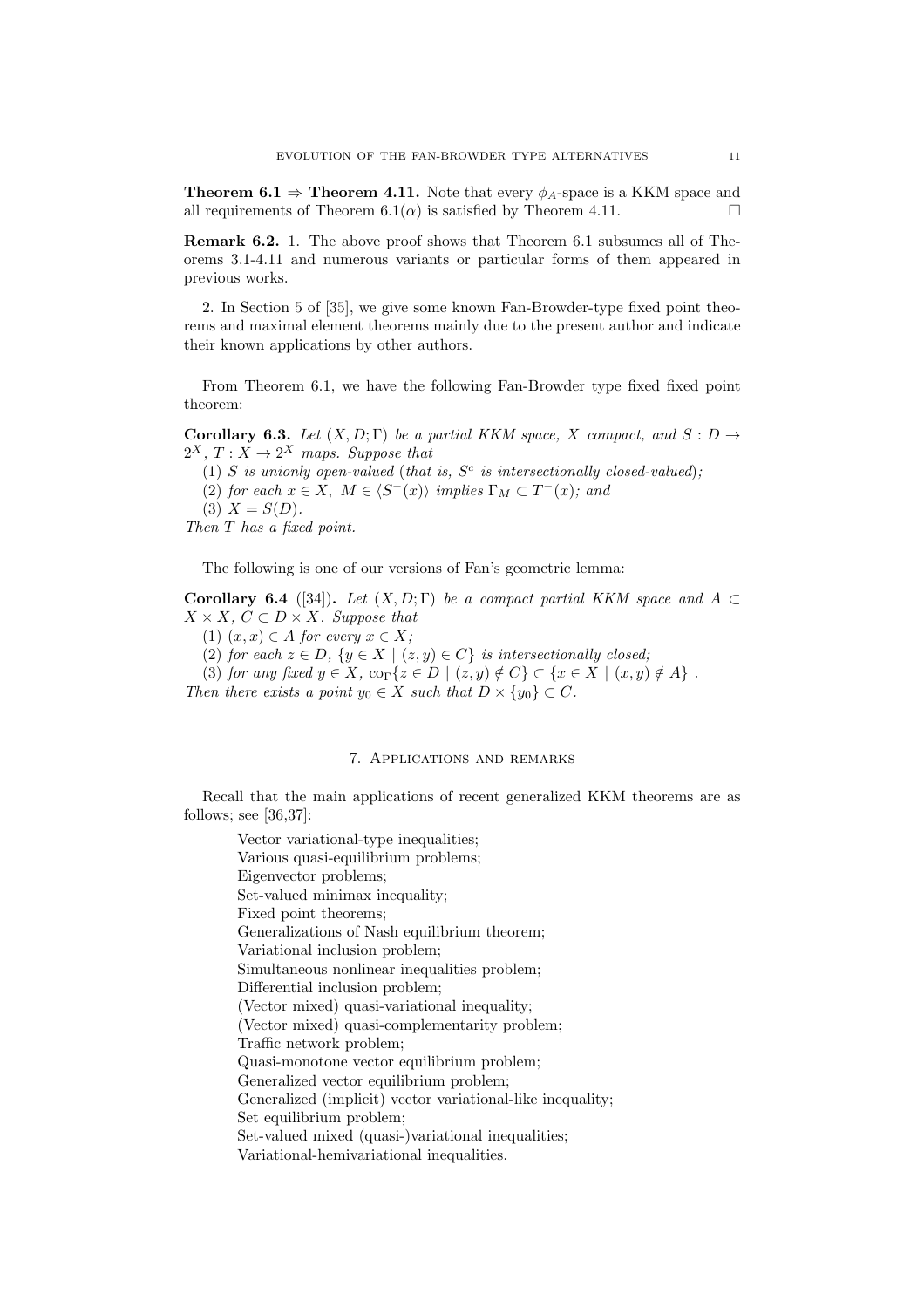In 2006-09, we proposed new concepts of abstract convex spaces and the (partial) KKM spaces which are proper generalizations of G-convex spaces and adequate to establish the KKM theory; see [26,27,31] and the references therein. The partial KKM principle for an abstract convex space is an abstract form of the classical KKM theorem. A partial KKM space is an abstract convex space satisfying the partial KKM principle. A KKM space is an abstract convex space satisfying the partial KKM principle and its "open" version. Now the KKM theory becomes the study of spaces satisfying the partial KKM principle.

In our work [31], we clearly derived a sequence of a dozen statements which characterize the KKM spaces and equivalent formulations of the partial KKM principle. We add more than a dozen statements as their applications, including generalized formulations of von Neumann minimax theorem, von Neumann intersection lemma, the Nash equilibrium theorem, and the Fan type minimax inequalities for any KKM spaces. Consequently, [31] unifies and enlarges previously known several proper examples of such statements for particular types of KKM spaces. Note that [31] contains incorrect statements such as (V), (VI), Theorem 4.5, (XVI), (XVII). These can be easily corrected.

Finally, in a recent work [38], from a general form of the KKM type theorems or some properties of KKM type maps on abstract convex spaces, we deduced several Fan-Browder type alternatives, coincidence or fixed point theorems, and other results. These theorems unify and generalize various particular results of the same kinds recently due to a number of authors for particular types of abstract convex spaces. We added there some historical remarks and further comments to improve many of those results and their applications.

#### **REFERENCES**

- [1] C. Bardaro and R. Ceppitelli, *Some further generalizations of Knaster-Kuratowski-Mazurkiewicz theorem and minimax inequalities*, J. Math. Anal. Appl. **132** (1988), 484–490.
- [2] H. Ben-El-Mechaiekh, P. Deguire and A. Granas, *Points fixes et coincidences pour les applications multivoques (applications de Ky Fan)*, C. R. Acad. Sci. Paris S´*e*r. I. Math. **295** (1982), 337–340.
- [3] A. Borglin and H. Keiding, *Existence of equilibrium actions and of equilibrium*, J. Math. Econom. **3** (1976), 313–316.
- [4] F. E. Browder, *The fixed point theory of multi-valued mappings in topological vector spaces*, Math. Ann. **177** (1968), 283–301.
- [5] S. Y. Chang, *A generalization of KKM principle and its applications*, Soochow J. Math. **15** (1989), 7–17.
- [6] K. Fan, *A generalization of Tychonoff 's fixed point theorem*, Math. Ann. **142** (1961), 305–310.
- [7] K. Fan, *Sur un th´eor`eme minimax*, C.R. Acad. Sci. Paris S´er. I. Math. **259** (1964), 3925–3928.
- [8] K. Fan, *Applications of a theorem concerning sets with convex sections*, Math. Ann. **163** (1966), 189–203.
- [9] K. Fan, *Extensions of two fixed point theorems of F. E. Browder*, Math. Z. **112** (1969), 234–240.
- [10] K. Fan, *A minimax inequality and applications*, in "Inequalities III" (O.Shisha, Ed.), Academic Press, New York, 1972, pp.103–113.
- [11] K. Fan, *Fixed-point and related theorems for noncompact convex sets*, in "Game Theory and Related Topics" (O.Moeshlin and D.Pallaschke, Eds.), North-Holland, Amsterdam, 1979, pp.151–156.
- [12] K. Fan, *Some properties of convex sets related to fixed point theorems*, Math. Ann. **266** (1984), 519–537.
- [13] C. D. Horvath, *Some results on multivalued mappings and inequalities without convexity*, Nonlinear and Convex Analysis – Proc. in honor of Ky Fan (B. L. Lin and S. Simons, eds.), Marcel Dekker, New York, 1987, pp. 99–106.
- [14] C. D. Horvath, *Convexit´e g´en´eralis´ee et applications*, S´em. Math. Sup´er. **110**, Press., Univ. Montréal, 1990, pp. 81–99.
- [15] C. D. Horvath, *Contractibility and generalized convexity*, J. Math. Anal. Appl. **156** (1991), 341–357.